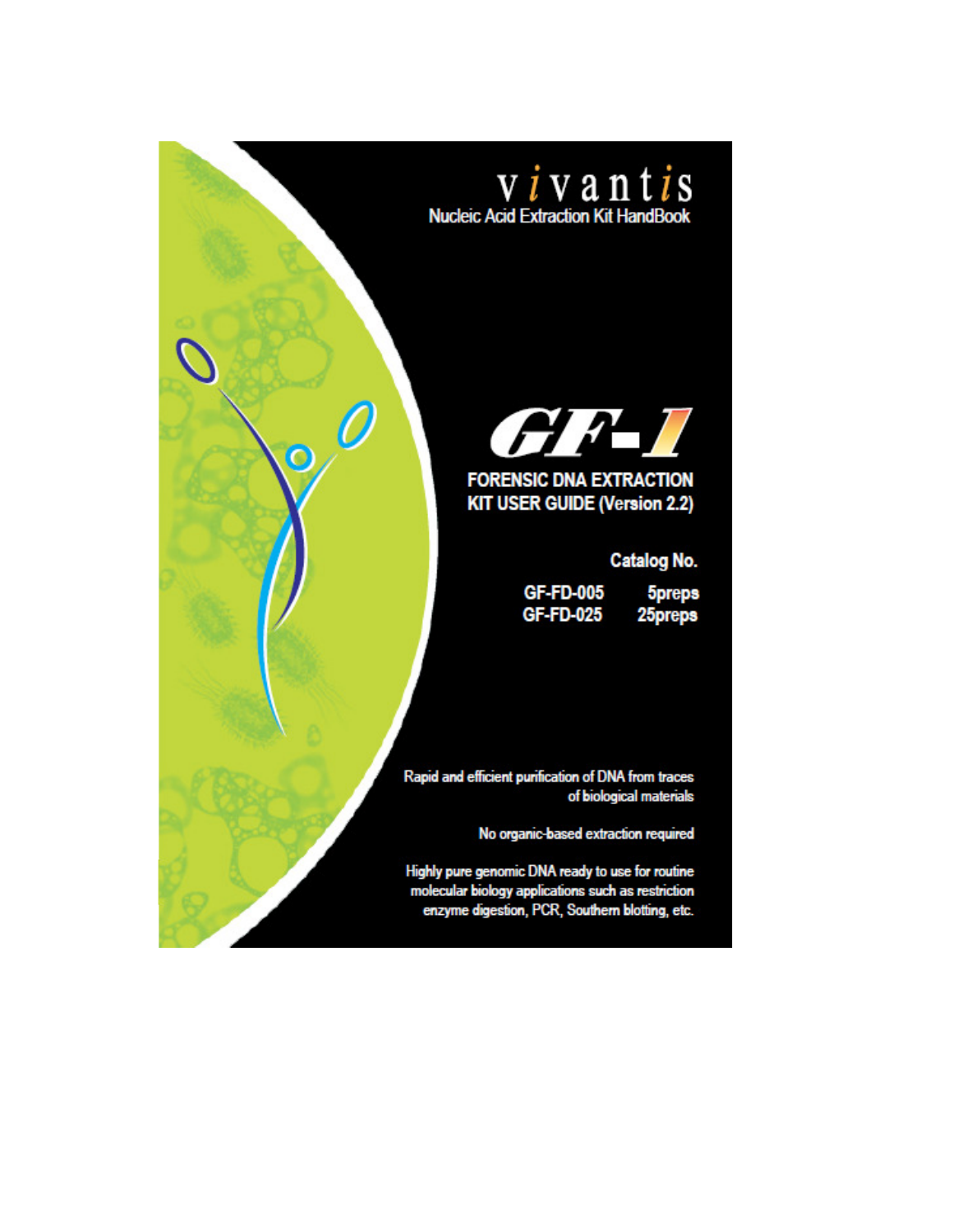#### **Introduction**

The **GF-1 Forensic DNA Extraction Kit** is designed for rapid and efficient purification of DNA from traces of biological materials such as bloodstains, biological fluids, buccal swab, saliva, semen, hair, feather and nail. This kit uses a specially-treated silica-based material fixed into a column to efficiently bind DNA in the presence of high salt. The kit applies the principles of a mini-column spin technology and the use of optimized buffers to ensure that only DNA is isolated while cellular proteins, metabolites, salts and other low molecular weight impurities are removed during subsequent washing steps. Highpurity genomic DNA is then eluted in water or low salt buffer, ready to use in many routine molecular biology applications such as PCR, restriction enzyme digestion, Southern blotting and other manipulations.

#### **Kit components**

| Product<br>Catalog No.      | 5 preps<br><b>SAMPLE</b> | 25 preps<br>GF-FD-025 |
|-----------------------------|--------------------------|-----------------------|
| <b>Components</b>           |                          |                       |
| GF-1 DNA Binding            | 5                        | 25                    |
| Columns                     |                          |                       |
| <b>Collection Tubes</b>     | 15                       | 75                    |
| <b>Buffer STL</b>           | 2ml                      | 10 <sub>m1</sub>      |
| Buffer BL                   | 2ml                      | 10ml                  |
| <b>Equilibration Buffer</b> | 0.7ml                    | 3.5ml                 |
| <b>HB</b> Buffer            | 3ml                      | 15ml                  |
| DNA Wash Buffer*            | 1.5ml                    | 7.5ml                 |
| <b>Elution Buffer</b>       | 2ml                      | 15ml                  |
| OB Protease*                | 0.15ml                   | 0.75ml                |
| Handbook                    | 1                        |                       |

#### \* Please refer to **Reconstitution of Solutions** and **Storage and Stability** before using this kit.

The **GF-1 Forensic DNA Extraction Kit** is available as 25 purifications per kit. The reagents and materials provided with the kit are for research purposes only.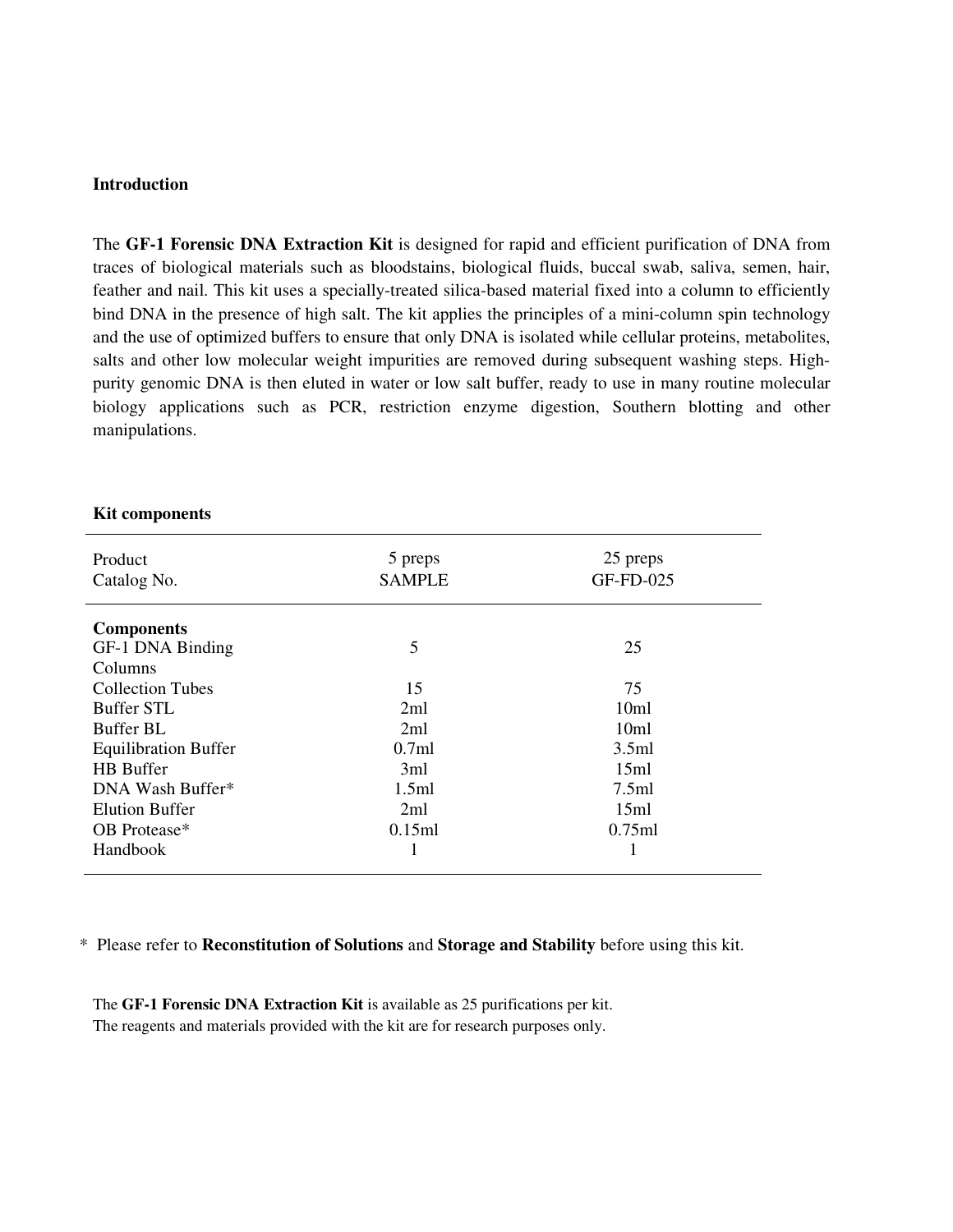### **Additional Materials to be Supplied by User**

Absolute Ethanol (>95%) Isopropanal Phosphate Buffered Saline (PBS) 1M Dithiothreitol (DTT) RNase A (20mg/ml) Buffer A (150mM NaCl, 10mM EDTA, pH8.0) Buffer B (100mM Tris-HCl, pH8.0, 10mM EDTA, 500mM NaCl, 1% SDS, 2% ß-mercaptoethanol)

### **Reconstitution of Solutions**

The bottle labeled **DNA Wash Buffer** contains concentrated buffer which must be diluted with absolute ethanol (>95%) before use.

## For **SAMPLE (5 preps)**,

Add **6ml** of absolute ethanol into the bottle labeled **DNA Wash Buffer**.

### For **GF-FD-025 (25 preps)**,

Add **30ml** of absolute ethanol into the bottle labeled **DNA Wash Buffer** 

Store **Wash Buffer** at room temperature with bottle capped tightly after use.

#### **Storage and Stability**

Store all solutions at 20°C - 25°C except **OB Protease**.

 Store **OB Protease** at -20°C. We recommend users to store **OB Protease** in small aliquots to avoid repeated freeze-thaw cycles.

Kit components are guaranteed to be stable for 18 months from the date of manufacture.

 **Buffer BL** may exhibit salt precipitation due to cold temperature. If this occurs, simply warm the bottle at 55°C - 65°C with occasional mixing until precipitate is completely dissolved.

#### **Chemical Hazard**

**Buffer BL** contains guanidine salts which can be harmful when in contact with skin, or swallowed. Always wear gloves and practice standard safety precautions. Do NOT disinfect guanidine or extraction waste in solutions containing bleach or any other form of acid. To clean any items contaminated with the reagent, simply soak in detergent and water to remove all traces of guanidine before cleaning with bleach or acidic solutions.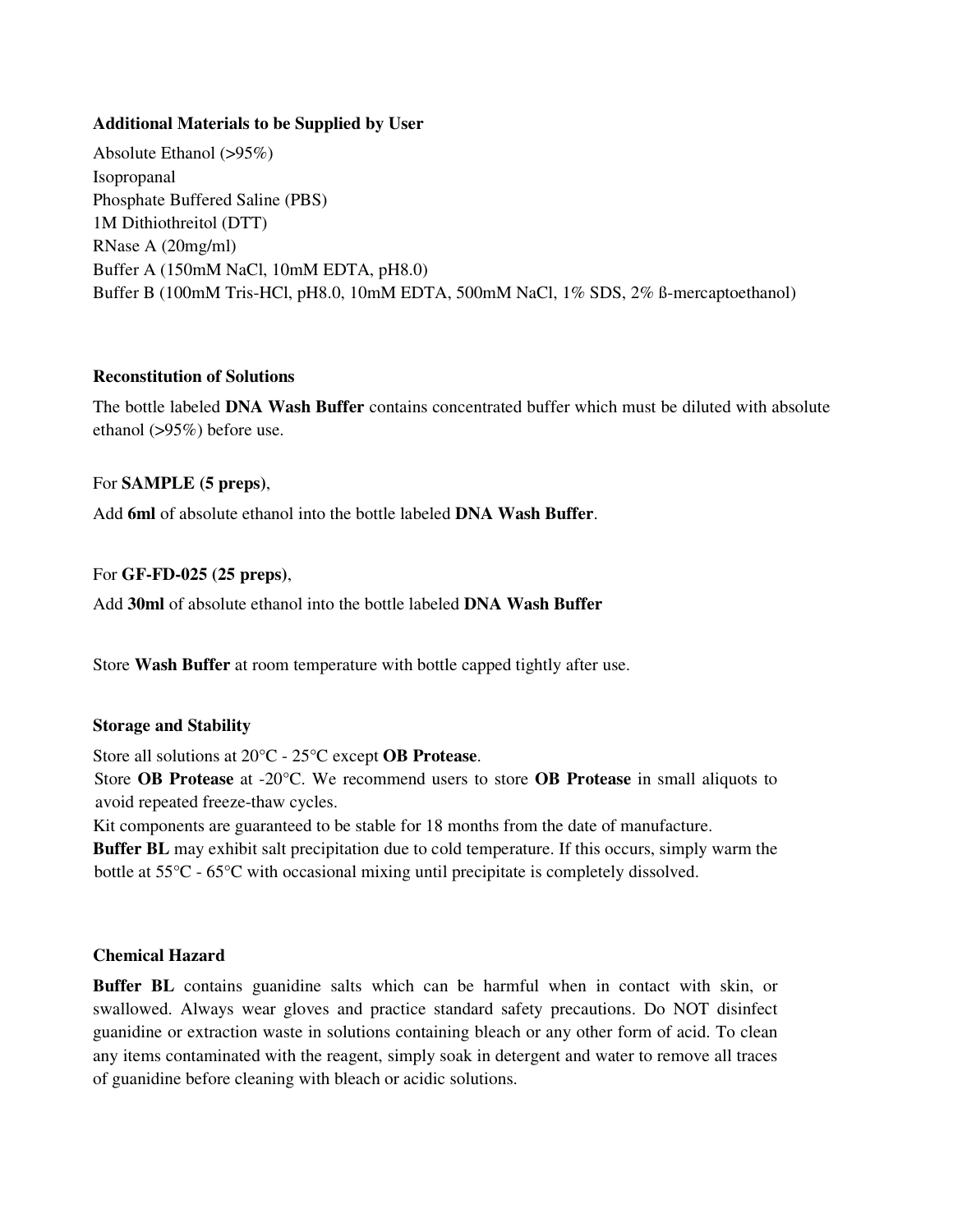#### **Procedures**

### **Reminder**

- All steps are to be carried out at room temperature unless stated otherwise.
- **DNA Wash Buffer** (concentrate) has to be diluted with absolute ethanol before use. Please refer to **Reconstitution of Solutions**.
- If precipitation forms in **Buffer BL**, incubate at 55°C 65°C with occasional mixing until precipitate is completely dissolved.

Pre-set waterbath to 60°C. Pre-set another waterbath to 55°C. Pre-heat **Elution Buffer** at 70°C.

### **I. Sample preparation**

#### **A. Dried blood, body fluids and semen spots.**

- 1. Cut or punch out sample spot from filter paper (do not exceed 1cm<sup>2</sup>). Cut the filter paper into small pieces and place into a 1.5ml microcentrifuge tube.
- 2. Add 200µl Buffer **STL** into the tube and mix thoroughly by vortexing. Incubate at 55°C for 15 min with occasional mixing every 2 min.
- 3. Add 25µl of **OB Protease** and mix thoroughly by vortexing. Incubate at 60°C for 45 min with occasional mixing every 15 min.
- 4. Add 225µl **Buffer BL** and mix by vortexing. Incubate at 60°C for 10 min.
- 5. Add 300µl isopropanol and mix thoroughly by vortexing.
- 6. Proceed to **II. DNA isolation**.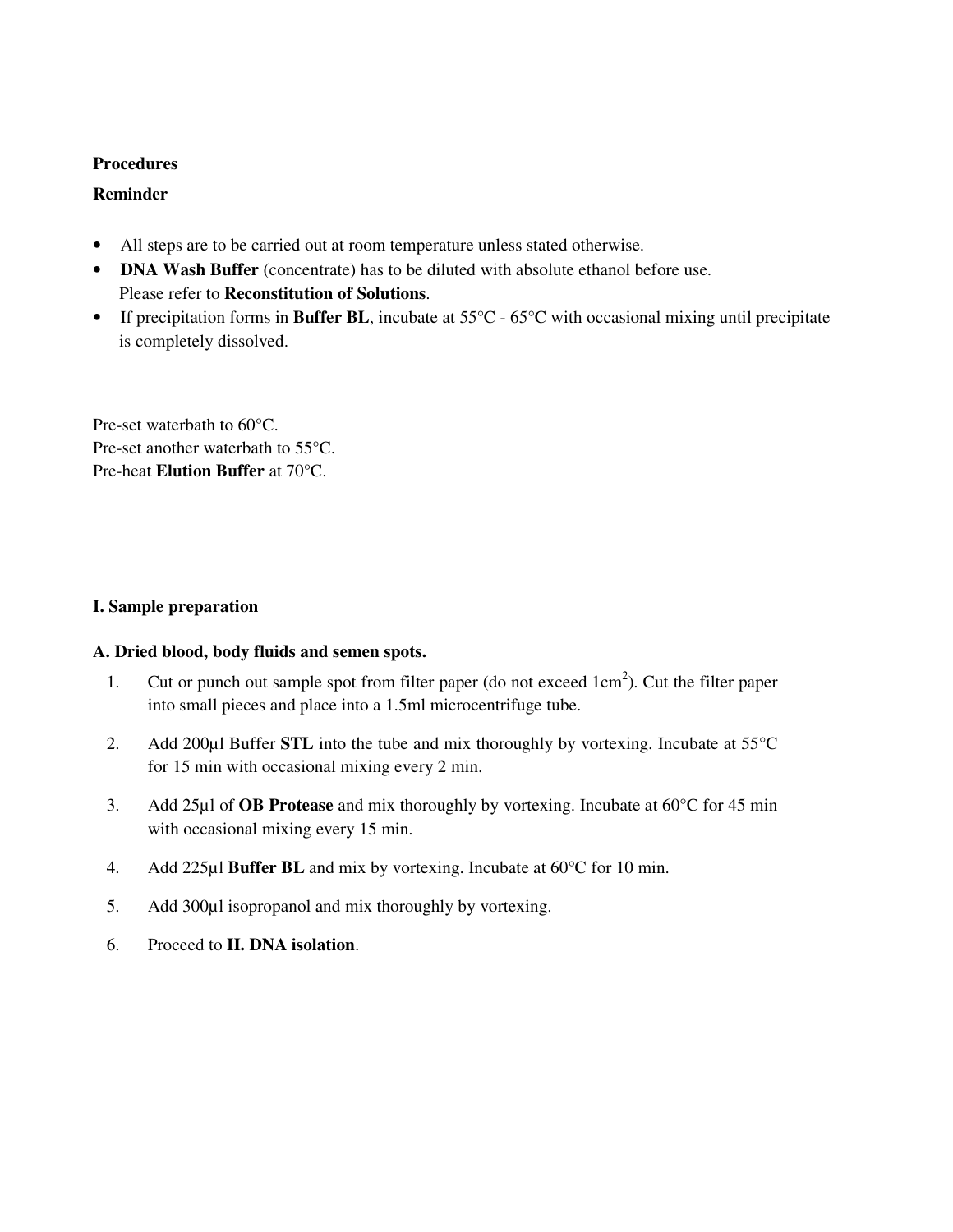# **B. Semen**

Prepare Buffer A and Buffer B before start. Please refer to **Additional Materials to be Supplied by User**.

1. Add 50-250µl semen sample into 10ml of Buffer A in a glass (Corex) centrifuge tube. Mix thoroughly by vortexing at maximum speed for 10 sec. Centrifuge at 2,500 x *g* for 10 min.

*Frozen sample must be thawed thoroughly before use. Corex tube can prevent attachment of sperm cells on the wall of the tube.* 

- 2. Remove the supernatant carefully leaving ~1ml of Buffer A and pellet.
- 3. Vortex for 10 sec and brief centrifuge at maximum speed to collect any sample adhering on wall of the tube. Transfer all sample to a 1.5ml microcentrifuge tube.
- 4. Add 0.5ml Buffer A to the Corex tube and vortex for 30 sec. Brief centrifuge at maximum speed to collect any sample adhering on wall of the tube. Transfer all sample to the same 1.5ml microcentrifuge tube.
- 5. Centrifuge at maximum speed (14,000 x *g*) for 2 min. Remove the supernatant without disturbing the semen pellet.
- 6. Resuspend the pellet in 200µl of Buffer B. Add 50µl **OB Protease** and mix thoroughly by vortexing. Incubate at 60°C for 2 hours with occasional mixing every 30 min. *Lysis time may vary depending on the size and density of the source material.*
- 7. Add 250µl **Buffer BL** and mix thoroughly by vortexing.
- 8. Add 250µl absolute ethanol and mix thoroughly by vortexing.
- 9. Proceed to **II. DNA isolation**.

## **C. Buccal swab**

- 1. Scrape the swabs firmly against the inner surface of each cheek 6-7 times.
- 2. Cut the end of the swab stick containing the sample and place it into a 2ml microcentrifuge tube.
- 3. Add 550µl **PBS**, 25µl **OB Protease** and 550µl **Buffer BL** to the sample. Mix thoroughly by vortexing. Incubate at 60°C for 30 min with occasional mixing.
- 4. Add 550µl absolute ethanol and mix thoroughly by vortexing.
- 5. Proceed to **II. DNA isolation**.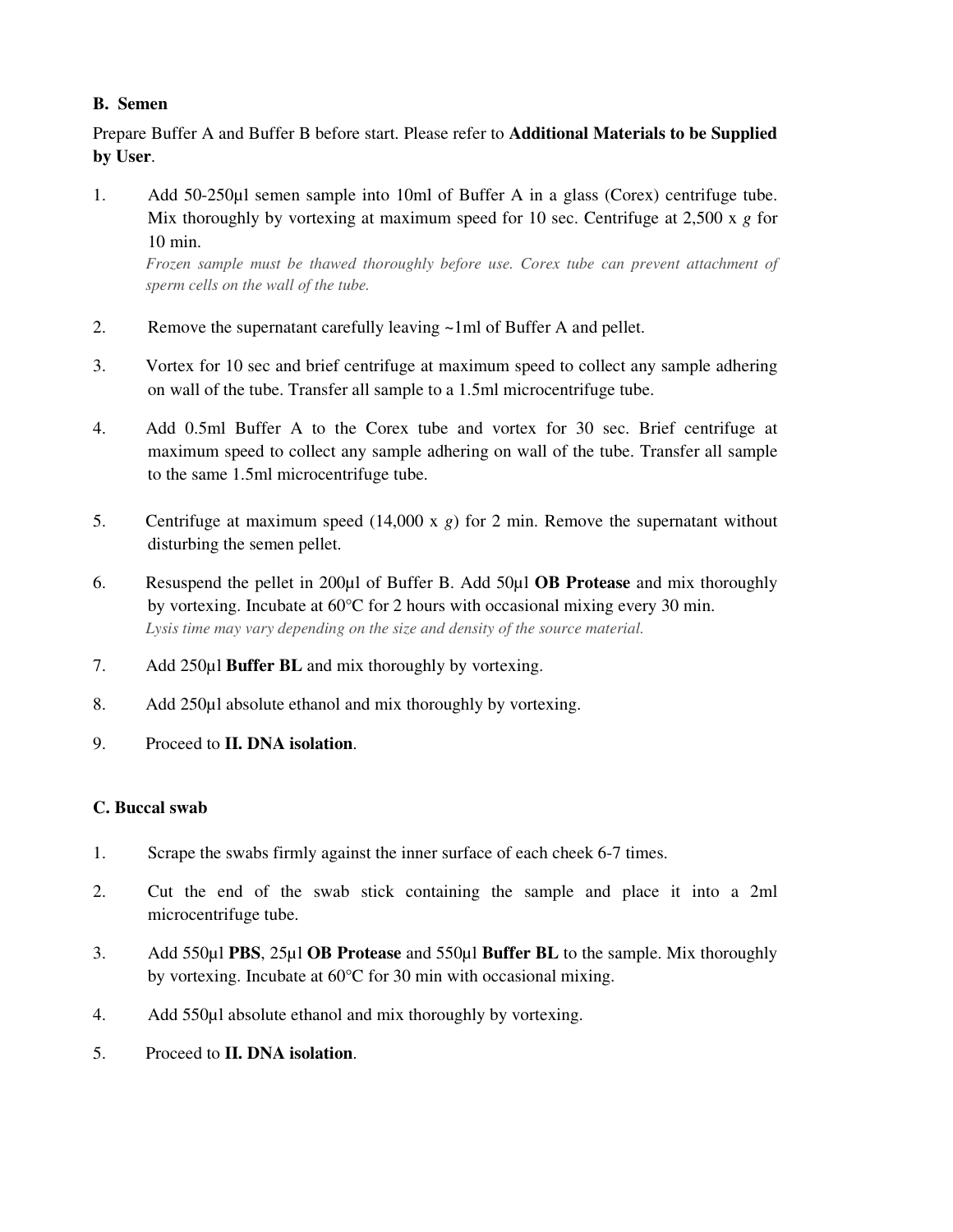### **D. Bacteria from biological fluids**

- 1. Put the sample into a clean microcentrifuge tube. Centrifuge at 5,000 x *g* for 10 min to pellet bacteria cells. Remove the supernatant.
- 2. Resuspend the bacterial pellet in 200µl **Buffer STL**.
- 3. Add 25µl of **OB Protease** and mix thoroughly by vortexing. Incubate at 60°C for 45 min with occasional mixing every 15 min.
- 4. Add 225µl **Buffer BL** and mix by vortexing. Incubate at 60°C for 10 min.
- 5. Add 300µl isopropanol and mix thoroughly by vortexing.
- 6. Proceed to **II. DNA isolation**.

## **E. Eye, Nasal, and other swabs**

- 1. Collect the sample in a clean 2ml microcentrifuge tube. Add 1.5ml PBS into the tube and mix thoroughly by vortexing. Incubate at 30°C for 2-3 hours.
- 2. Centrifuge at 5,000 x *g* for 10 min to pellet bacteria cells. Remove the supernatant.
- 3. Resuspend the bacterial pellet in 200µl **Buffer STL**.
- 4. Add 25µl of **OB Protease** and mix thoroughly by vortexing. Incubate at 60°C for 45 min with occasional mixing every 15 min.
- 5. Add 225µl **Buffer BL** and mix by vortexing. Incubate at 60°C for 10 min.
- 6. Add 300µl isopropanol and mix thoroughly by vortexing.
- 7. Proceed to **II. DNA isolation**.

#### **F. Saliva**

- 1. Collect 1.5ml saliva and put into a clean 15ml centrifuge tube containing 6ml PBS. Mix thoroughly by vortexing.
- 2. Centrifuge at 2,000 x *g* for 5 min. Discard the supernatant and resuspend the pellet in 180µl PBS.
- 3. Transfer the samples into a clean 1.5ml microcentrifuge tube.

## **Optional: Removal of RNA**

If RNA-free DNA is required, add 20ml RNase A (DNase-free, 20mg/ml) to the sample.

- 4. Add 25µl **OB Protease** and 200µl **Buffer BL** to the sample. Mix thoroughly by vortexing for 30 sec. Incubate at 60°C for 15 min with occasional mixing every 5 min.
- 5. Add 200µl absolute ethanol and mix thoroughly by vortexing.
- 6. Proceed to **II. DNA isolation**.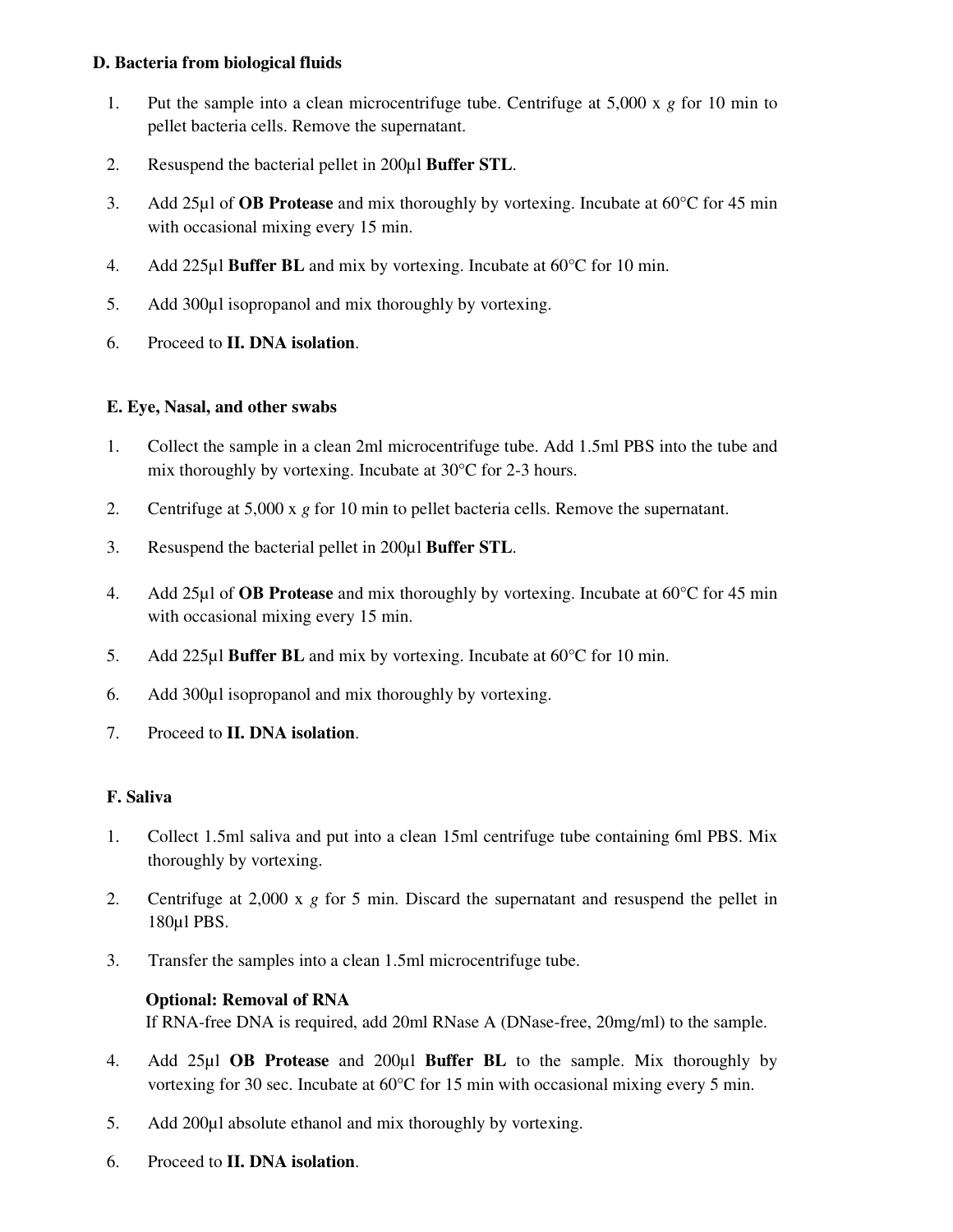#### **G. Hair, nails and feathers**

- 1a. Cut hair fragment into small pieces  $(0.5 1$ cm), with the root included (maximum 20mg).
- 1b. Cut nails into small pieces of size less than  $2mm^2$  (maximum 20mg).
- 1c. Cut primary feather into small pieces (0.5-1cm). For large bird, secondary tail or breast feather can be used.
- 2. Place the sample into a 1.5ml microcentrifuge tube. Add 250µl **Buffer STL**, 25µl **OB Protease** and 20µl 1M DTT into the sample. Mix thoroughly by vortexing. Incubate at 60°C for 30 min with occasional mixing.
- 3. Add 250µl **Buffer BL** and mix thoroughly by vortexing.
- 4. Add 250µl absolute ethanol and mix thoroughly by vortexing
- 5. Proceed to **II. DNA isolation**.

#### **II. DNA isolation**

1. Transfer 600µl of sample to a column assembled to a clean collection tube (provided). Centrifuge at 8,000 x *g* for 1 min. Discard flow through.

Repeat for the remaining sample if any. Discard flow through and the collection tube. Insert the column to a new collection tube.

- 2. Add 500µl **HB Buffer** and centrifuge at 8,000 x *g* for 1 min. Discard flow through.
- 3. Wash the column with 750µl **Wash Buffer** and centrifuge at 8,000 x *g* for 1 min. Discard flow through and collection tube. *Ensure that ethanol has been added onto the Wash Buffer before use (refer to Reconstitution of Solutions).*
- 4. Insert the column to a new collection tube. Wash the column again with 750µl **DNA Wash Buffer** and centrifuge at 8,000 x *g* for 1 min. Discard flow through. Centrifuge the column at maximum speed  $(>13,000 \times g)$  for 2 min to remove residual ethanol.
- 5. Place the column into a clean microcentrifuge tube. Add 50-100µl **Elution Buffer**  (preheated at 70°C) directly onto the membrane and stand for 3 min. Centrifuge at 8,000 x *g* for 1 min. Store DNA at 4°C or -20°C.

*Ensure that Elution Buffer is dispensed directly onto the center of the membrane for completer elution. TE buffer can also elute DNA although EDTA may inhibit subsequent enzymatic*  reactions. If water is used for eluting DNA, maximum elution efficiency is achieved between *pH7.0 and 8.5. Store DNA at -20°C as DNA may degrade in the absence of a buffering agent*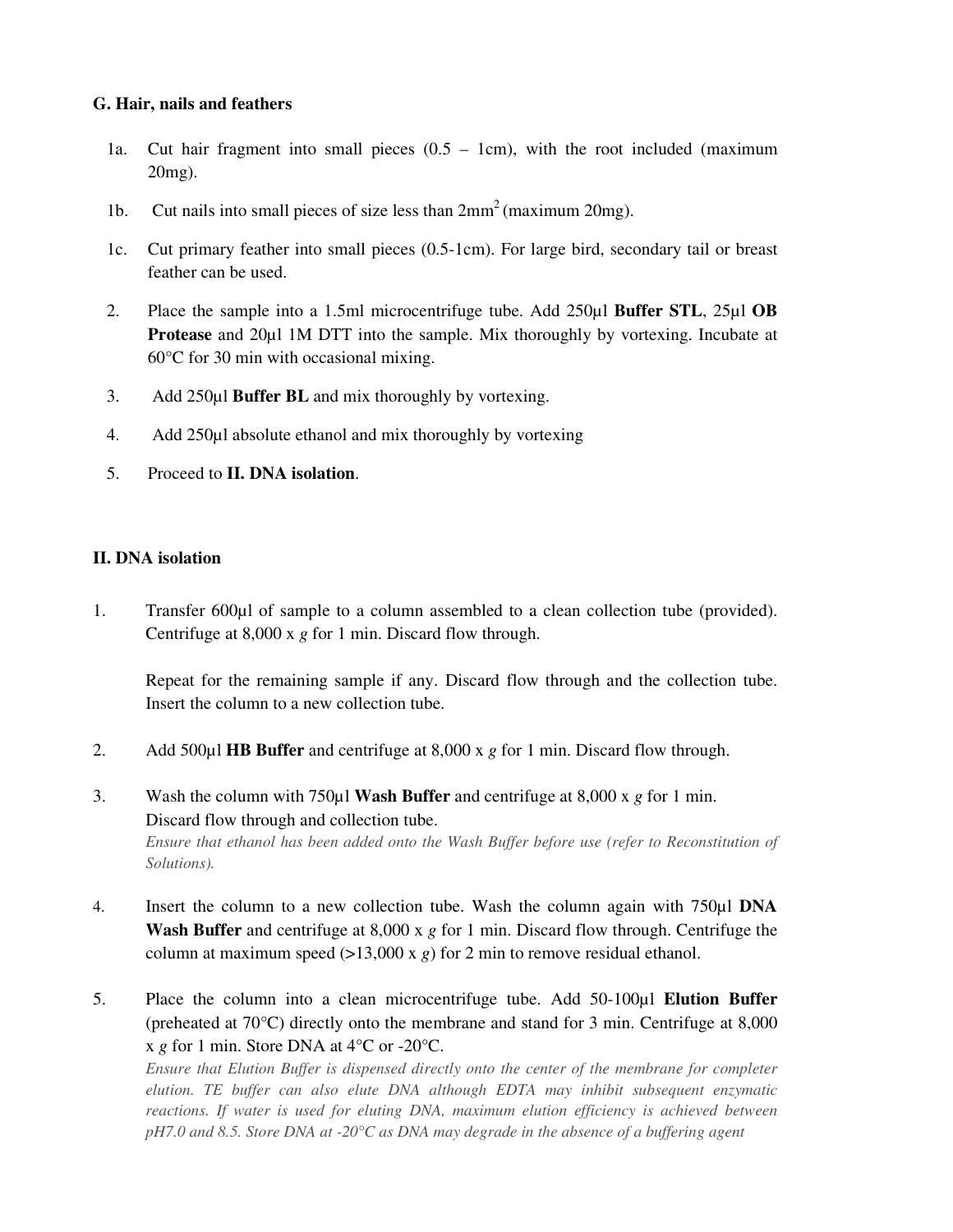# **Troubleshooting**

Please note that by not adhering to the recommended protocols, unsatisfactory results related to yield and quality of the RNA may occur. If problems arise, please refer to the following:

| Problem              | <b>Possibility</b>                                 | <b>Suggestions</b>                                                                                                                  |
|----------------------|----------------------------------------------------|-------------------------------------------------------------------------------------------------------------------------------------|
| <b>Low DNA yield</b> | Incomplete sample lysis                            | Extend incubation time of<br>lysis with <b>Buffer STL</b> and<br><b>OB Protease</b> by 10 min.                                      |
|                      |                                                    | Ensure that sample is cut<br>into small pieces.                                                                                     |
|                      |                                                    | Ensure that the amount of<br><b>Buffer BL</b> is added<br>correctly. Mix Buffer BL<br>with sample thoroughly by<br>vortexing.       |
|                      | Addition of ethanol was<br>neglected               | Ensure that ethanol is<br>added prior to sample<br>loading to column. Repeat<br>purification with new<br>sample.                    |
|                      | Column clogged                                     | Please refer to the<br>suggestions for "Incomplete<br>sample lysis".                                                                |
|                      | <b>OB</b> Protease <i>activity is</i><br>decreased | Prepare OB Protease in<br>small aliquots to avoid<br>repeated freeze-thaw<br>cycles. Ensure that OB<br>Protease is stored at -20°C. |
|                      | <b>DNA Wash Buffer is</b><br>reconstituted wrongly | Please refer to<br>"Reconstitution of<br>Solutions". Repeat<br>purification with a new<br>sample.                                   |
|                      | Low elution efficiency                             | <b>Pre-heat Elution Buffer to</b><br>$70^{\circ}$ C before eluting DNA.                                                             |
|                      |                                                    | Incubate column at room<br>temperature for 3 min after<br>addition of Elution Buffer.                                               |